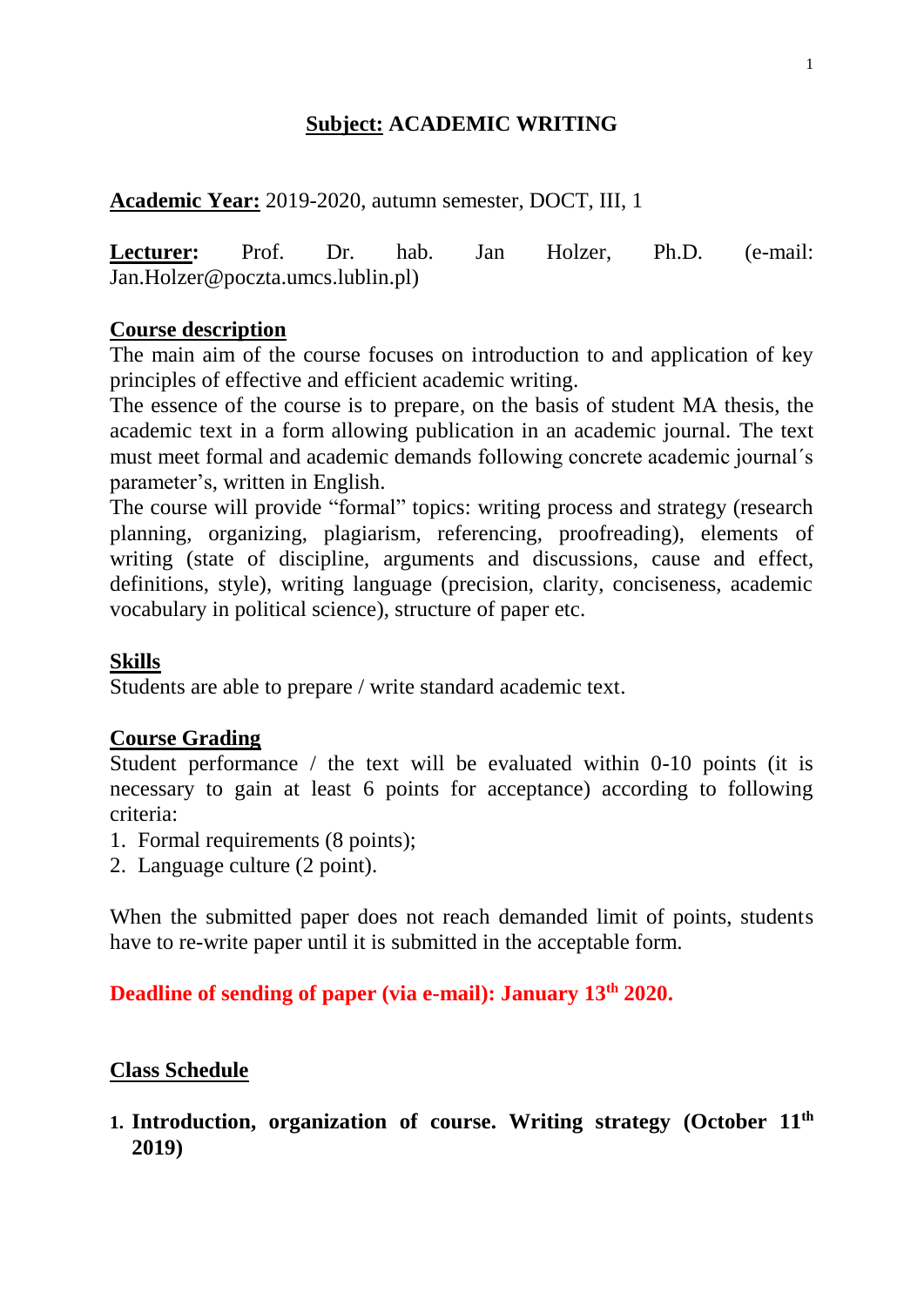Introduction, syllabus and administrative matters of the course.

Writing strategy: deciding how to begin, literature review, state of discipline, critical approaches, avoiding plagiarism, plan the writing process, methodology, text structure, sources.

## **2. Formal aspects of academic texts (November 8 th 2019)**

References and citation, reference systems, use of quotations, organizing the references.

Choice of academic journal. Journal´s catalogues (Web of Science, SCOPUS).

## **Deadline of sending of theme of text and the preferred academic journal (via e-mail): November 15th 2019**

# **3. Research aspects of academic texts. Review process (December 13th 2019)**

Abstract and title. Introduction, discussion, methodology, arguments, definitions, examples, generalization of problems. Solutions and conclusion. First draft, proofreading, submitting, revising, rewriting.

**Deadline of sending of text (via e-mail): January 13 th 2020.**

# **4. Text evaluations (January 17 th 2020)**

## **Structure of academic text**

- a) First page: title, surname and name of author, university, study program, academic year, course;
- b) Title, abstract, key words;
- c) Introduction, main features of the issue, research questions / hypothesis;
- d) Methodology, sources;
- e) Text;
- f) Conclusions;
- g) List of sources (bibliography);
- h) Information about the selected academic journal.

## **Recommended literature**

Alley, Michael: *The Craft of Scientific Writing* Bailey, Stephen: *Academic Writing: A Handbook for International Students* Dawkins, Richard: *The Oxford Book of Modern Science Writing* Glasman-Deal, Hilary: *Science research writing for non-native speakers of English*